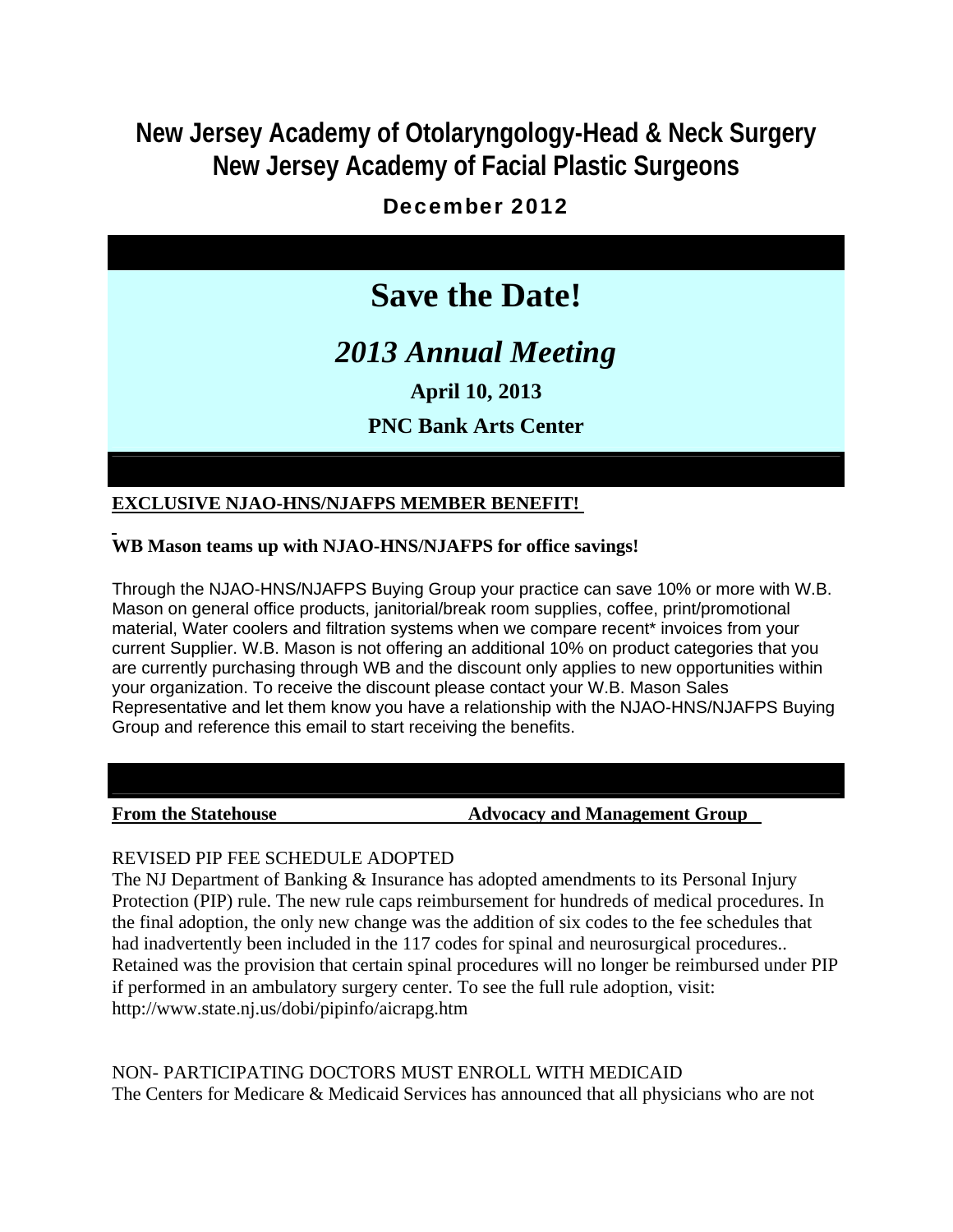Medicaid participants must enroll as "non-billing" providers if they order for or refer Medicaid patients. This new provision has been included in an effort to update Medicaid protocol as part of the Affordable Care Act and will better allow for participating providers to be paid. As of January 1, 2013, any Medicaid claim submitted by an enrolled Medicaid provider containing the NPI number of an unenrolled medical professional will be denied. In order for payment to be processed. All physicians must be enrolled with CMS as either "billing" or "non-billing."

For those who register as "non-billing," the name of the physician/practice will not be listed in any public Medicaid provider directories. Only enrolled Medicaid providers will be able to access information on "non-billing" providers through a secured website. Please visit the following site for the enrollment application for "non-billing" physicians: http://www.njmmis.com/downloadDocuments/FD-20B.pdf

### LAW SUSPENDS LICENSE FOR DUMPING MEDICAL WASTE

The Governor has signed into law a measure that suspends the license of any health care professional, medical waste facility, generator or transporter found in violation of New Jersey's medical waste anti-dumping laws. This law was created in response to illegally dumped medical waste that washed ashore in 2008 and forced many South Jersey beaches to close temporarily. During that period, over 200 syringes and other medical waste were found on Avalon, Berkeley, Ocean City, Sea Isle City, Brigantine and Upper Township beaches. Under the new law, the offender's licenses will be suspended for three years, after which time they will be allowed to apply for reinstatement. If the offender is licensed in a state other than New Jersey, the state Office of the Attorney General will contact the appropriate sister agency to ensure that the offender faces the appropriate penalties. All offenders will be placed on a newly created "Illegal Medical Waste Disposal License and Registration Revocation List" and remain on the list until reinstated.

#### NJ HEALTH EXCHANGE: UPDATE

The federal government has extended the deadline for states to submit outlines for establishing a state run Health Exchange. If the state does not submit an outline by December 14, the federal government will create and run the Exchange on behalf of the state. While New Jersey accepted \$8 million in federal grants to establish the Exchange, it has not yet confirmed its outline. Both the Senate and the Assembly have sent the "New Jersey Health Benefit Exchange Act" to the Governor's desk. The Governor vetoed this bill, in large part because he claims his administration's questions to Health Secretary Kathleen Sibelius have gone unanswered. It is unclear whether New Jersey will go ahead with the Medicaid expansion, which is not mandated per the Supreme Court ruling. (see below for more on Medicaid expansion)

The Exchange is due to begin open enrollment in October 2013. The individual mandate, which requires all Americans to have health insurance or face a penalty, will then begin in January 2014.

#### MEDICAID EXPANSION UNDER CHRISTIE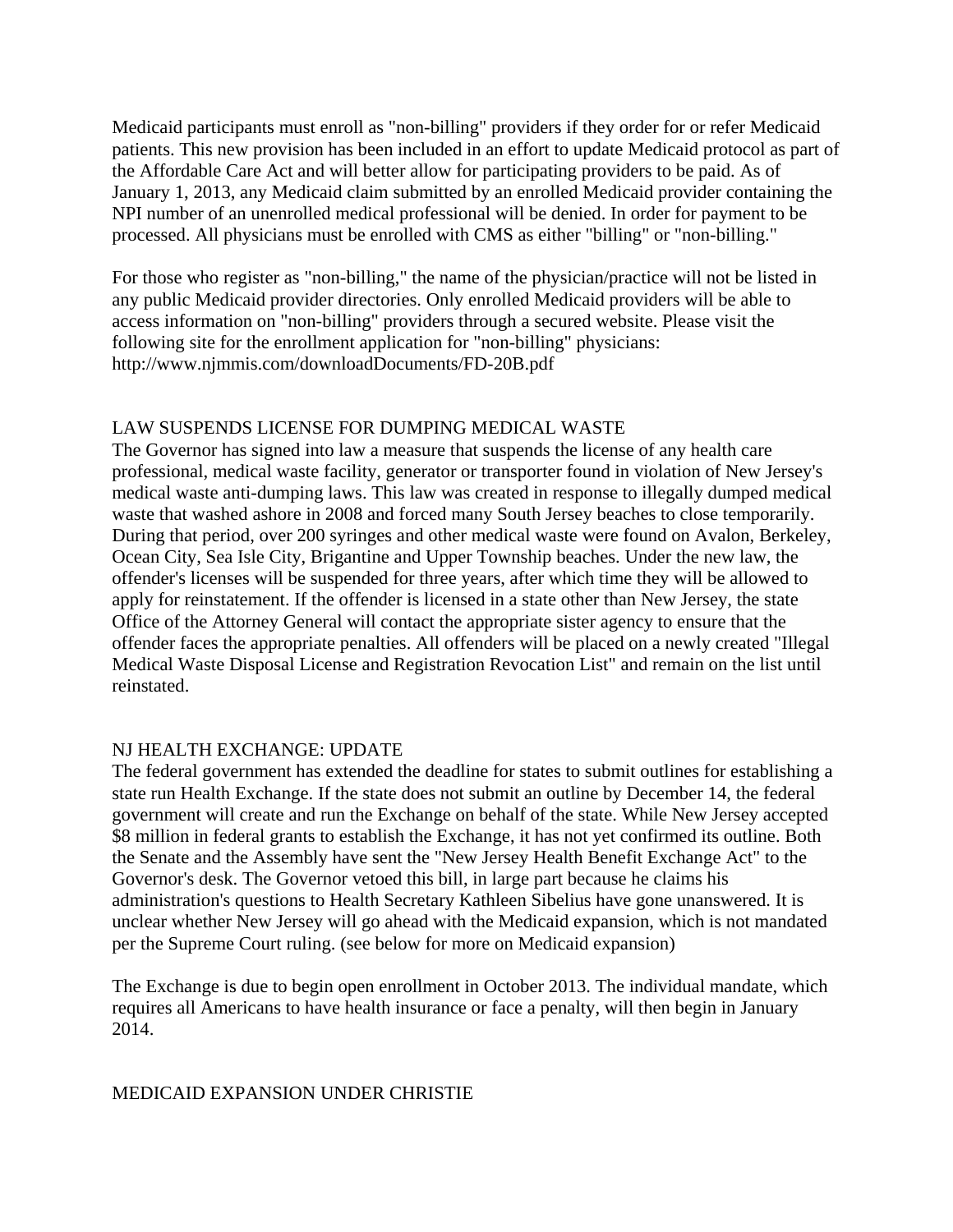Based on the Supreme Court decision in the summer of 2012, the Affordable Care Act (ACA) was deemed legal, with the exception of the Medicaid expansion mandate. Based on the ruling, states can choose whether to participate in the Medicaid expansion. Governor Christie has expressed skepticism about expanding the program, stating direct concerns for the state budget.

An expansion of Medicaid would attempt to include adults without children who are over 26 percent of the federal poverty level, or who earn more than \$2,900 per year, as these individuals are not currently covered in New Jersey. The expansion coverage will only apply to new Medicaid enrollees. According to the Rutgers Center on State Health Policy, the expansion of Medicaid would provide health coverage to 234,000 new residents.

The federal government will cover 100 percent of the cost of expanding eligibility for these 234,000 New Jerseyans from 2014 to 2016. After the initial two years, the state will be required to gradually contribute up to ten percent, with the federal government contributing up to 90 percent of the cost. The Governor is concerned with the overall effects of the 10 percent contribution on the state budget.

Even if the Governor decides to expand Medicaid coverage, there is a possibility that patients will have difficulty finding doctors who are willing to accept the program's low reimbursement rate. Under the ACA, Medicaid reimbursement rates will become equal to Medicare rates, which many hope will entice doctors to take Medicaid patients. After the initial two years, Medicaid rates will no longer match that of Medicare. It is important to note that under the fiscal cliff, Medicare reimbursement rates will be cut by 27 percent, thus lowering the bar for the two year Medicaid reimbursement match.

#### **Legal Report Kern Augustine Conroy & Schoppmann, PC**

Revised PIP Medical Fee Schedule Adopted: After months of proposals, comments and reproposals and further comments, the NJ Department of Banking & Insurance (DOBI), on November 15, 2012, adopted amendments to its Personal Injury Protection (PIP) rule, to be effective 60 (sixty) days thereafter. The initial proposal of PIP rule amendments came in August 2011. Because of the large volume of comments to that proposal, in February 2012 DOBI issued a Notice of Proposed Substantial Changes, with a new round of comments. The November 5th adoption made only a minor change from the amendments and new rules announced in the February 2012 Notice. It added six codes to the fee schedules that had inadvertently been included in the 117 codes for spinal and neurosurgical procedures that were removed in the last proposal.

The final adoption includes a Physicians' and ASC Fee Schedule and a separate Hospital Outpatient Surgical Facility (HOSF) fee schedule, with higher rates for facilities where hospital out-patients are treated. DOBI based the higher HOSF rates on the Medicare fee schedule assigning higher practice costs to procedures performed in hospital nonemergency outpatient facilities than performed in ASCs. The proposed rules had also provided a mechanism for setting fees for procedures not previously on the PIP fee schedule, with reference to the FAIR Health (www.fairhealthus.org) database. The NJ Society of Plastic Surgeons had previously challenged DOBI's assertion that 85% of the codes have values above the 75th percentile of the FAIR Health schedule, as belied by an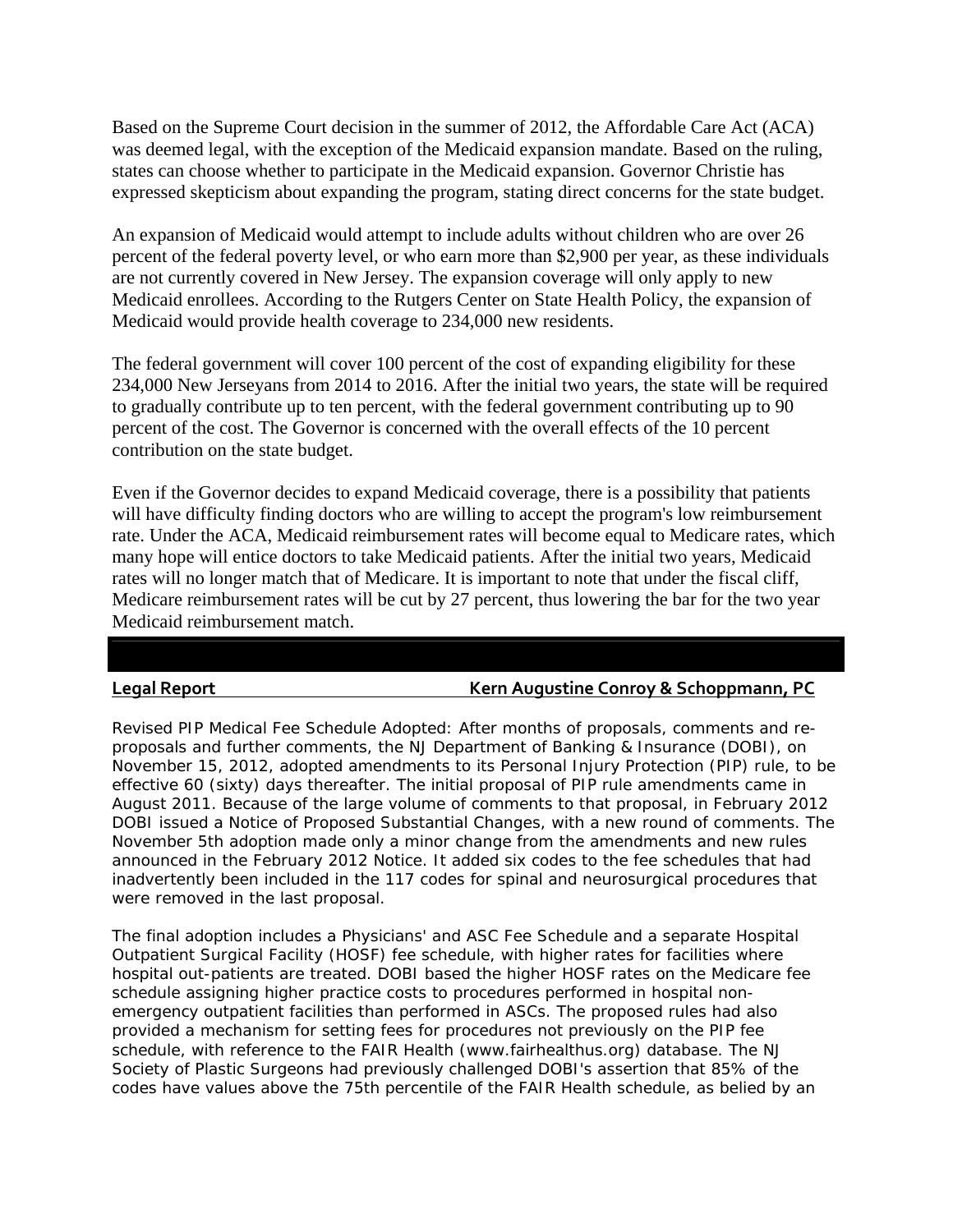examination of the low fees paid for plastic surgery codes. DOBI did not revise those fees, although DOBI's actual calculations based on the FAIR Health database remain under challenge.

Many procedures will not be payable under PIP at all if performed in an ASC, including over 100 codes for "low frequency, high-cost procedures"performed by neurosurgeons and spine surgeons.DOBI based the total exclusion of some procedures from the ASC fee schedule on the determination by CMS that the risk of performing those procedures in an ASC is "unacceptably high," while approving them for HOSFs at a much higher rate. DOBI had previously commented that removing these procedures from the ASC fee schedule is based on patient safety, not patient choice or the cost of the procedure and that doing so does not usurp a physician's medical decision-making, stating: "[O]n the contrary, since many physicians have a financial interest in ASCs, the decision about where to perform the procedure may be influenced by financial factors."

Among the revised and new provisions (beginning with the August 2011 proposal and now part of the final adoption):

"Ambulatory surgical case" is defined as a procedure that is not minor surgery as defined in Medical Board regulations.

Deletion of the proposed definition "outpatient surgical facility"which had been defined to mean an ASC, a doctor's office where ambulatory surgical cases are performed or a facility where non-emergency hospital outpatients are treated. (DOBI commentary: "The definition of ASC already included a physician-owned single operating room in an office setting that is certified by Medicare. DOBI believes those are the only types of doctors' offices that can receive facility fees.")

Specific language for determination of UCR and treatment of codes that have changed after the fee schedule's adoption.

Specific links to manuals and other sources for determination of codes and documentation.

- Provisions regarding bundling and fragmented billing, including specification that moderate (conscious) sedation (CPT codes 99143 through 99145) performed by the physician who also furnishes the medical or surgical service cannot be reimbursed separately for the procedures listed in Appendix G of the CPT manual.

Codes that do not have an amount in the ASC facility fee column are not reimbursable if performed in an ASC.

Specification of what services are covered by the ASC facility fee.

The multiple procedure reduction formula is set forth.

- Changes to the internal appeals process, the dispute resolution process, and the assignment of benefits provision which now permits an insurer to require that a provider accept the policy's duty to cooperate if assigned by the insured.

- Workers Compensation Managed Care Organization networks will not be included under the PIP fee schedule, pending further study by DOBI.

Physicians should carefully review all changes made from first proposal to final adoption. The document reflecting these changes, as well as the full adopted rule and fee schedules, can be accessed athttp://www.state.nj.us/dobi/pipinfo/aicrapg.htm. An application to stay the regulations before they become effective in January was denied by DOBI on November 23rd and is pending judicial review. The DOBI Commissioner's Order A12-114 denying the stay is available at the above link.

NJHA Petitions SBME to Allow Corporate Employment of Physicians: The NJ Hospital Association (NJHA) has petitioned the NJ State Board of Medical Examiners